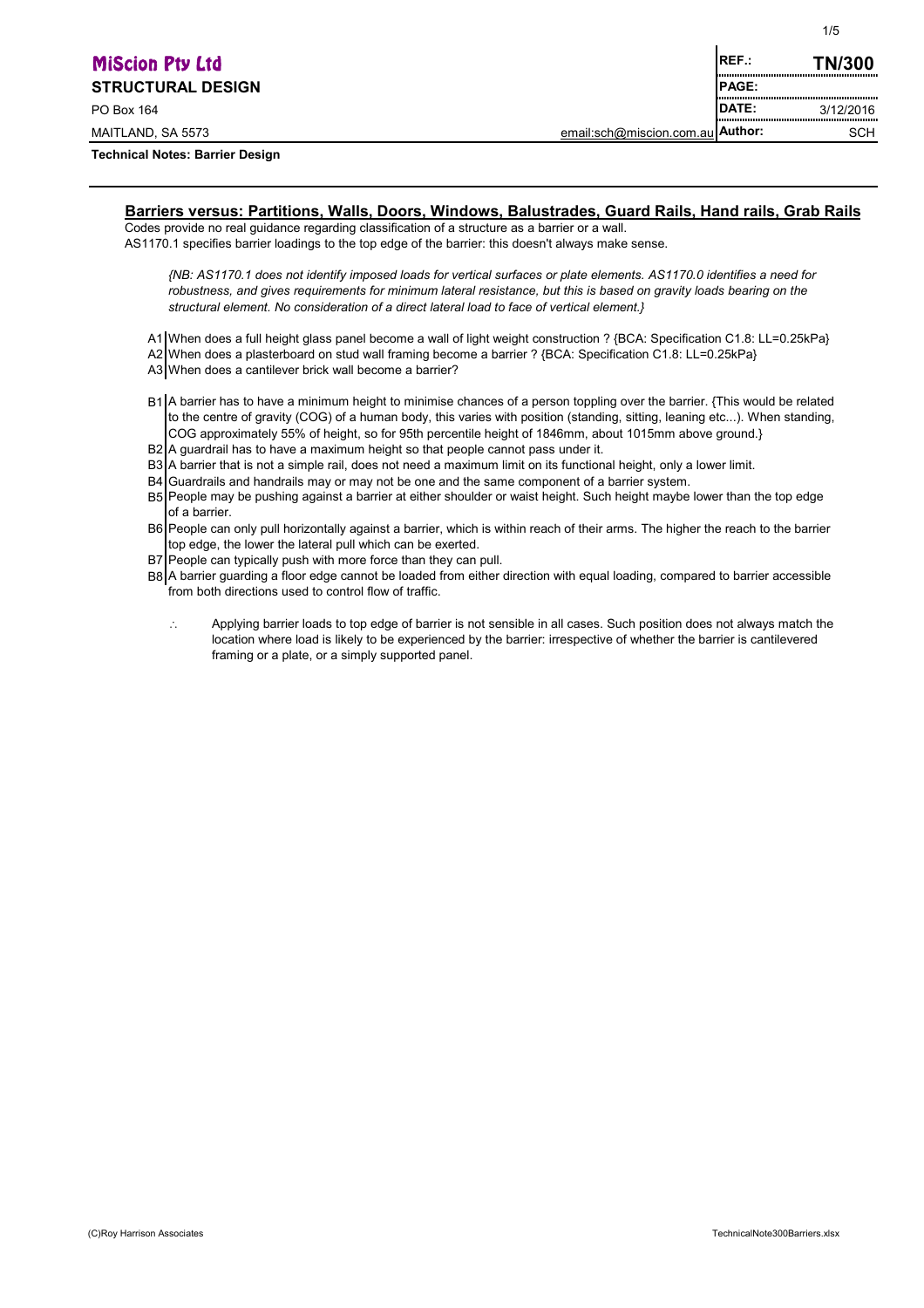| <b>MiScion Pty Ltd</b>                 | IREF.:                           | <b>TN/300</b>                                      |               |
|----------------------------------------|----------------------------------|----------------------------------------------------|---------------|
| <b>STRUCTURAL DESIGN</b>               |                                  | <b>IPAGE:</b><br>,,,,,,,,,,,,,,,,,,,,,,,,,,,,,,,,, |               |
| PO Box 164                             |                                  | <b>IDATE:</b><br>,,,,,,,,,,,,,,,,,,,,,,,,,,,,,,,,  | 3/12/2016<br> |
| MAITLAND, SA 5573                      | email:sch@miscion.com.au Author: |                                                    | <b>SCH</b>    |
| <b>Technical Notes: Barrier Design</b> |                                  |                                                    |               |

**BARRIERS** {philosophy adopted for height of applied load}

A barrier is taken to be an obstacle or hindrance to the flow of traffic, or otherwise prevents access and egress, and includes protecting the free edge of a floor where there is a change in level, and may otherwise be considered a flow control device creating channels for traffic. A barrier typically forms a vertical obstruction between horizontally adjacent spaces and includes doors, windows and walls, it excludes horizontal barriers, between vertically adjacent spaces, such as floors ceilings and roofs.

The BCA does not clearly define nor distinguish between walls, partitions, balustrades, guard rails, hand rails and barriers. AS1170.1 assumes that a barrier has a free edge at its top, which is at the minimum height necessary to experience and thus restrain the applied load. Below the top edge is optional infill, which if provided needs to be robust enough to resist tampering, and otherwise resist the lower magnitude loads likely to be experienced below the primary restraining mechanism.

|                       | Male | Female |
|-----------------------|------|--------|
| Standing              | 1846 | 1742   |
| Shoulder Height       | 1528 | 1440   |
| Hand (knuckle) height | 837  | 787    |
| knee height (sitting) | 598  | 57'    |

*Tutt and Adler, 1997, New Metric Handbook: Planning and Design Data, Architectural Press Table 1: 95th percentile anthropometric data, millimetres*

| ale i  | Female |
|--------|--------|
| 052.21 | uhx    |

The centre of gravity (COG) moves with body position, when standing it lies somewhere between 50% and 60% of the height of a person, as measured from the feet. With some sources quoting 55% for females and 57% for males.

#### **Table 2: Centre of Gravity**

If a barrier is too low, that is if a force is applied above a persons centre of gravity and the restraint is below, then they will topple over the barrier. If a barrier is a simple horizontal rail and is too high, then a person can fold at the waist or knees and fall under the barrier. A barrier suitable for adults would be too high to be suitable for children. Similarly a handrail comfortable and reachable by adults would be unsuitable for children. Vertical infill rails below a horizontal rail barrier, can act as restraint for movement of children and also provide an alternative to a handrail. Vertical infill rails are preferable to horizontal infill rails, as horizontal rails pose a climbing hazard not just to children but also to careless workers and those otherwise having intent to cause personal injury.

Whilst the anthropometric data above may not be representative of the Australian population and 50th percentile values may be preferable for economic reasons, the data does suggest that the minimum height for a barrier should be 1000mm. In recent years architects have been specifying higher barriers with heights of 1200mm or 1800mm, and in existing buildings "code compliant" barriers have been removed in favour of installing such higher barriers. Such higher barriers prevent people leaning over, and also avoid hazards which may be associated with people standing on chairs or tables.

Unfortunately higher barriers are penalised by the loading requirements of AS1170.1, as the assumption of the code is that the primary restraint is provided by a top edge, with secondary restraint provided by optional infill. When a barrier is higher than the minimum necessary height, it functions differently and experiences loading differently.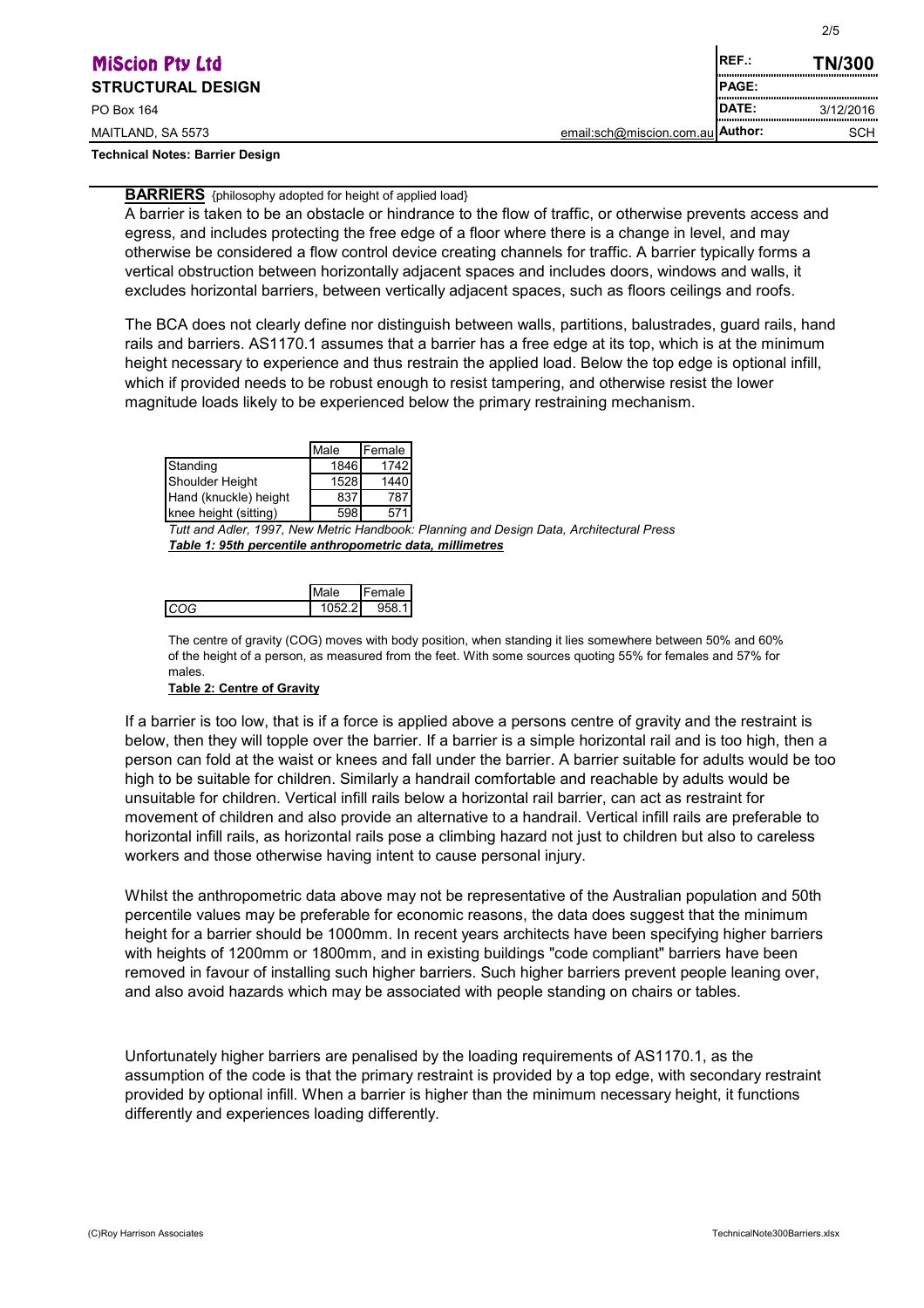| <b>MiScion Pty Ltd</b>                 |                                  | <b>REF.:</b> | <b>TN/300</b>                      |
|----------------------------------------|----------------------------------|--------------|------------------------------------|
| <b>STRUCTURAL DESIGN</b>               |                                  | <b>PAGE:</b> | ,,,,,,,,,,,,,,,,,,,,,,,,,,,,,,,,,, |
| PO Box 164                             |                                  | <b>DATE:</b> | 3/12/2016                          |
| MAITLAND, SA 5573                      | email:sch@miscion.com.au Author: |              | <b>SCH</b>                         |
| <b>Technical Notes: Barrier Design</b> |                                  |              |                                    |

Some suppliers of glass balustrades have got around this issue by installing handrails where handrails are not required. Whilst referred to as handrails, they are actually guardrails, and it is important to refer to them as such, as handrails can be required to be lower than is suitable for function of a guardrail. These guardrails provide the primary restraint at a height no greater than 1100mm whilst the glass panel behind is treated as infill and only resists infill loads.

AS1288 Glass in Buildings, provides lookup tables for balustrades where the glass is the primary restraint and where glass is just infill and a frame provides the primary restraint. This provides the main reference example for the application of AS1170.1 barrier loads. However the cantilevered balustrades have a height restriction imposed by a load condition they cannot experience. AS1288 defines zones for human impact, however the risk of injury from walking into an unseen barrier is not the same as the risk of loading the barrier to failure.

When people are pushing and shoving the loading is mostly at shoulder height, with a potentially diminishing exertion of force towards the knees, with the main zone of exertion being between the hips and the shoulders. The minimum height for a barrier is around the height of the waist and hips. A large force applied at shoulder height may dislodge a persons footing and tip them over a minimum height barrier. Hence a preference for higher barriers: but a higher barrier will not experience a load along its top edge. The load will likely be distributed over an area between shoulder height and waist height: roughly between 900mm and 1500mm above floor level. Heights above 1500mm will not experience the loading from human contact.

The infill loads are here not considered to be primary structural loads to be resisted by a barrier but to be loads for robustness of secondary elements. Therefore for a plate barrier or vertical rail barrier, the infill loads may not have adequate magnitude, whilst top edge loads are meaningless. However, for simplicity of calculation, a surface area load is likely converted into a line load applied at the midheight of the zone which is loaded. The zone defined between 900mm and 1500mm is 600mm wide, and for 1.5kPa of loading, that is equivalent to line load of 0.9kN/m, which is significantly less than the 3kN/m top edge loading for load category C5. Therefore supporting the view that infill loads are not appropriate for design of the primary restraint system.

Assuming that the magnitude of crowd loading comes from testing a rail type or minimum height barrier, then expect alternative types of barrier to have equal or greater base moments as befits their loading conditions. That is we can take the base moment obtained from applying 3kN/m at 1100mm as a reference (3.3kNm/m). If the barrier is higher than 1100mm then the load is not concentrated at the rail height but distributed over an area, and still expect to resist the same pressure imposed by a crowd. But since the load which can be exerted is dependent on the reach of the crowd, assume that as the height increases the load exerted decreases. This can be accommodated by assuming the base moment can be no higher than 3.3kNm/m.

| Height | Moment | Load |
|--------|--------|------|
| m      | kNm/m  | kN/m |
| 1.100  | 3.3    | 3.00 |
| 1.200  | 3.3    | 2.75 |
| 1.300  | 3.3    | 2.54 |
| 1.400  | 3.3    | 2.36 |
| 1.500  | 3.3    | 2.20 |
| 1.600  | 3.3    | 2.06 |
| 1.700  | 3.3    | 1.94 |
| 1.800  | 3.3    | 1.83 |
| 1.900  | 3.3    | 1.74 |
| 2.000  | 3.3    | 1.65 |
| Tabla  |        |      |

#### **Table 3: Modified Top Edge Loadings for Tall Barriers**

However, whilst this provides benefit by not applying loads at heights which cannot be reached, the edge load is still an unrealistic load for the assessment of the panel which is loaded over its surface. Whilst minimum height panels are loaded at the top edge, taller panels are not. Therefore need to convert the top edge load into a suitable surface pressure.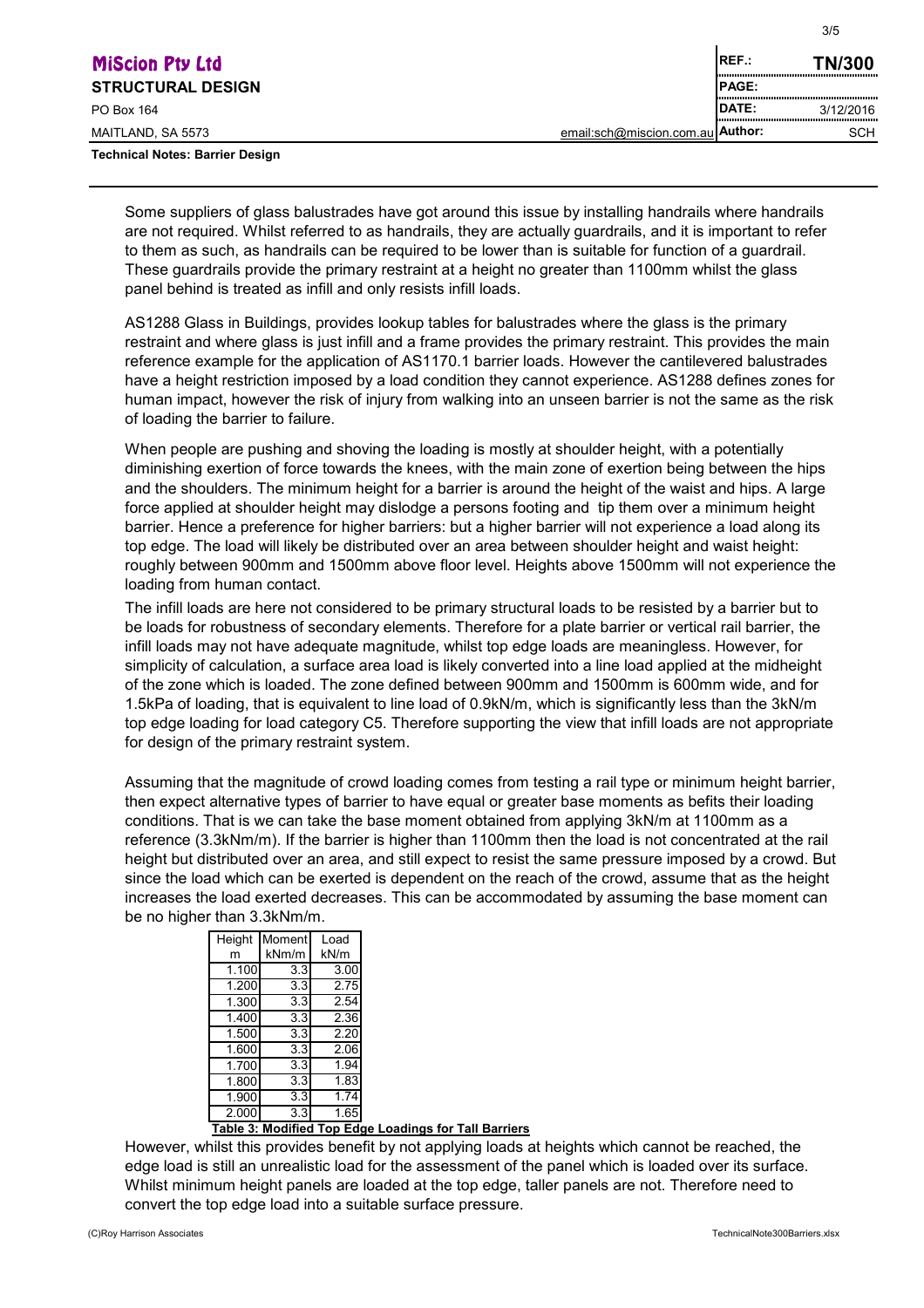| <b>MiScion Pty Ltd</b>                 |                                  | IREF.:        | <b>TN/300</b> |
|----------------------------------------|----------------------------------|---------------|---------------|
| <b>STRUCTURAL DESIGN</b>               |                                  | <b>IPAGE:</b> |               |
| PO Box 164                             |                                  | <b>IDATE:</b> | 3/12/2016<br> |
| MAITLAND, SA 5573                      | email:sch@miscion.com.au Author: |               | <b>SCH</b>    |
| <b>Technical Notes: Barrier Design</b> |                                  |               |               |

To determine a suitable surface pressure the top edge load is assumed to be a concentration of the crowd pressure at a top rail or top edge of a low panel. The force cannot be applied higher than shoulder height 1500 mm, and cannot be applied lower than the centre of gravity (COG) of a standing person, where COG is assumed around hip or waist height and a suitable height for a rail is 900mm to 1100mm. Forces applied to a barrier around the height of thighs and knees, are assumed to be accommodated by the infill loads. Heights above shoulder level are considered to be walls of light weight construction and designed for 0.25kPa. Thus the height is split into 3 zones of loading.

|        |                   | Area Loading                  |        |                  |               |                                               |                                                 |
|--------|-------------------|-------------------------------|--------|------------------|---------------|-----------------------------------------------|-------------------------------------------------|
|        |                   | Case 1                        | Case 2 | Case 3           | Case 4 Case 5 |                                               | Case 1: Preferred Design Case                   |
|        | Moment            | 3.3                           | 3.3    | 3.3              | 3.3           | $3.3$ kNm/m                                   | Case 2: Top of Zone 1: at minimum rail height   |
|        | Top               | 1.500                         | 1.500  | 1.500            | 1.500         | 1.200 m                                       | Case 3: Top of Zone 1: at knee rail height      |
|        | <b>Bottom</b>     | 1.100                         | 0.900  | 0.560            | 0.000         | $1.100 \, \text{m}$                           | Case 4: Zone 2 stretches down to floor          |
|        | <b>Load Width</b> | 0.400                         | 0.600  | 0.940            | 1.500         | $0.100 \, \text{m}$                           | Case 5 : Barrier: $1.1m \le$ height $\le$ 1.5m  |
|        | Load Height       | 1.300                         | 1.200  | 1.030            | 0.750         | $1.150 \, \text{m}$                           |                                                 |
|        | Pressure          | 6.35                          | 4.58   | 3.41             | 2.93          | 28.70 kPa                                     |                                                 |
|        |                   | Check                         |        |                  |               |                                               |                                                 |
|        | Load Height 1     | 1.300                         | 1.200  | 1.030            | 0.750         | 1.150                                         |                                                 |
|        | Line Load 1       | 2.54                          | 2.75   | 3.20             | 4.40          |                                               | 2.87 kN/m Applied at mid height of loading zone |
|        | Moment            | 3.3                           | 3.3    | 3.3 <sub>l</sub> | 3.3           | $3.3$ kNm/m                                   |                                                 |
|        | Load Height 2     | 1.500                         | 1.500  | 1.500            | 1.500         | $1.200$ m                                     | Applied at top of loading zone                  |
|        | Line Load 2       | 2.2                           | 2.20   | 2.2              | 2.2           | 2.75 kN/m                                     |                                                 |
|        | Moment            | 3.3 <sub>l</sub>              | 3.3    | 3.3              | 3.3           | $3.3$ kNm/m                                   |                                                 |
|        |                   |                               |        |                  |               | Table 4: Pressures for Tall Barriers (Zone 2) |                                                 |
|        |                   | Top of Barrier                |        |                  |               |                                               | Zone 1: Infill loads                            |
| Zone 3 |                   |                               |        |                  |               |                                               | Zone 2: Primary Load to be Restrained           |
|        |                   | Shoulder Height 1500mm        |        |                  |               |                                               | Zone 3: Light Weight Construction               |
| Zone 2 |                   |                               |        |                  |               |                                               |                                                 |
|        |                   | Minimum height barrier 1100mm |        |                  |               |                                               | h1: Top of zone 1                               |
|        |                   |                               |        |                  |               |                                               | h <sub>2</sub> : Top of zone 2                  |
| Zone 1 |                   |                               |        |                  |               |                                               | h3: Top of zone 3                               |
|        |                   |                               |        |                  |               |                                               |                                                 |

**NB: For barriers less than or equal to 1.1m high, top edge loading applies.**

4/5